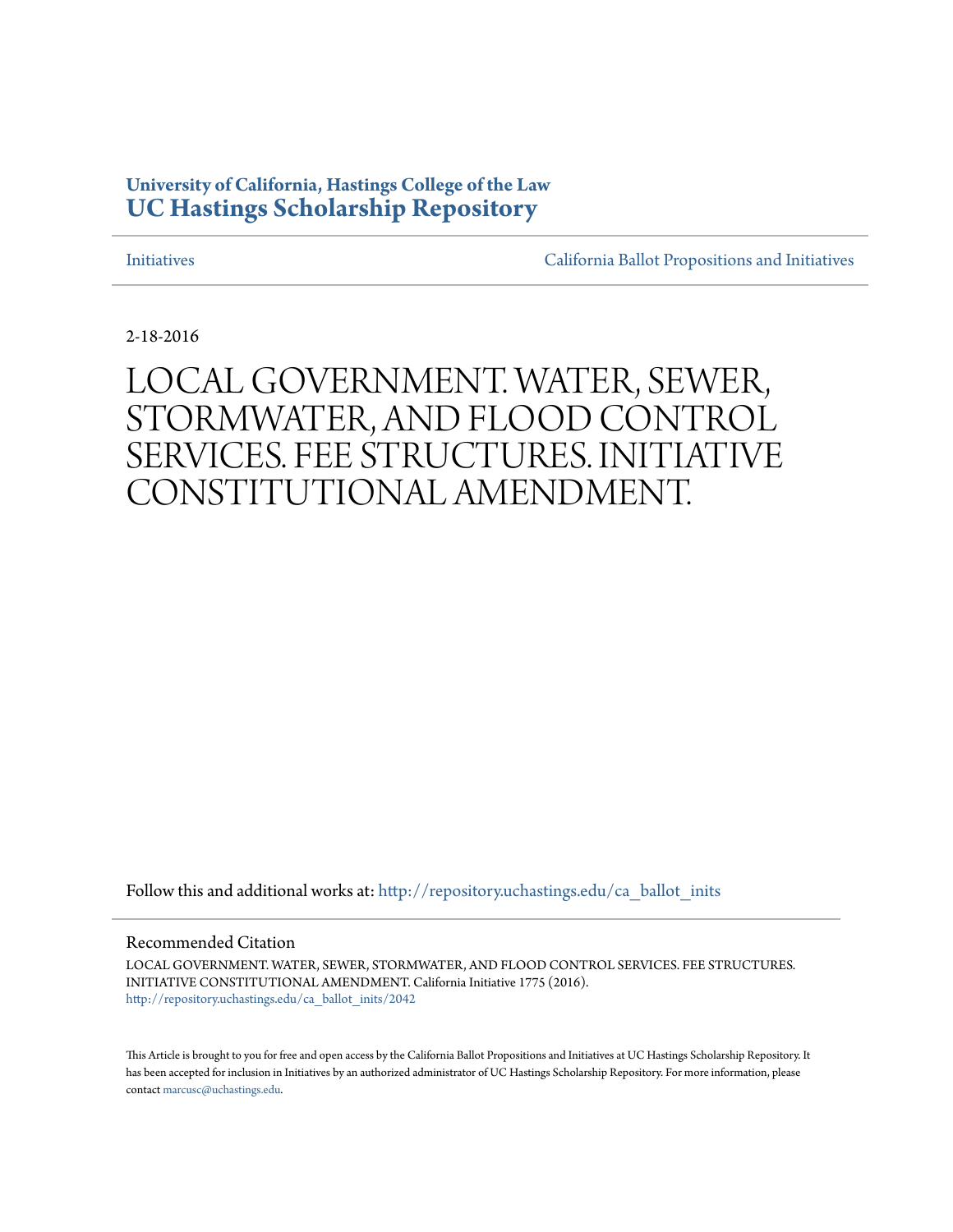January 19, 2016

Law Offices of

HAGEL &

**FISHBURN** 

Lance H. Olson Deborah B. Caplan Richard C. Miadich **Richard R. Rios** 

Bruce J. Hagel of counsel

of counsel

Diane M. Fishburn

Christopher W. Waddell **Betty Ann Downing** Lacey E. Keys Emily A. Andrews Erika M. Boyd

**LLP** 

**OLSON** 

### VIA MESSENGER

Office of the Attorney General Attention: Ashley Johansson, Initiative Coordinator MITIATIVE COORDINATOR<br>1300 "I" Street Sacramento, CA 95814

JAN 19 2016

RECEIVED

ATTORNEY GENERAL'S OFFICE

#### RE: Submission of Amendment to Statewide Initiative Measure -The California Water Conservation, Flood and Stormwater Management Act of 2016, No. 15-0116

Dear Ms. Johansson:

As you know, we serve as counsel for the proponents of the proposed statewide initiative, "The California Water Conservation, Flood Control and Stormwater Management Act of 2016." The proponents of the proposed initiative are Christopher McKenzie, Tim Quinn, and Matthew Cate. On their behalf, we are enclosing the following documents:

- The amended text of "The California Water Conservation, Flood Control and Stormwater Management Act of 2016"
- A red-line version showing the changes made in the amended text
- Signed authorizations from each of the proponents for the submission of the amended text together with their requests that the Attorney General's Office prepare a circulating title and summary using the amended text.

Please continue to direct all inquiries or correspondence relative to this proposed initiative to us at the address listed below:

Lance H. Olson & Richard Miadich Olson, Hagel & Fishburn LLP 555 Capitol Mall, Suite 1425 Sacramento, CA 95814

Very truly yours,

**OLSON HAGEL & FISHBURN LLP** 

Richle Mih.

RICHARD MIADICH

RCM:LHO:EAA

Tel: (562) 427-2100 Fax: (562) 427-2237

**Northern California** 555 Capitol Mall

Tel: (916) 442-2952 Fax: (916) 442-1280

**Southern California** 3605 Long Beach Blvd

**Suite 1425** Sacramento, CA 95814-4602

Suite 426 Long Beach, CA 90807-6010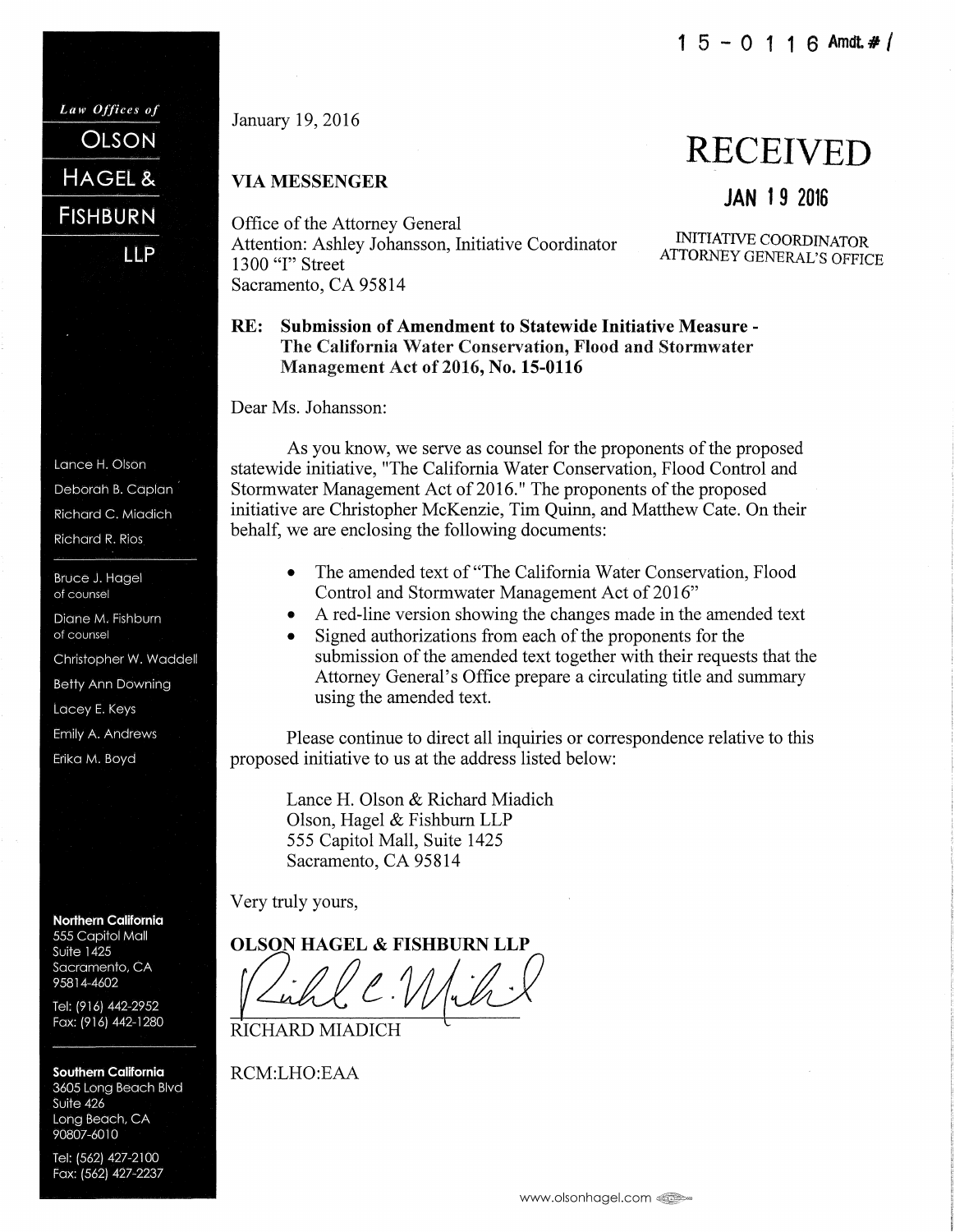#### **VIA MESSENGER**

January 15, 2016

Office of the Attorney General 1300 "I" Street Sacramento, CA 95814

Attention: Ashley Johansson, Initiative Coordinator

Re: Submission of Amendment to The California Water Conservation, Flood Control and Stormwater Management Act of 2016 (15-0116)

Dear Ms. Johansson:

On December 14, 2015 I submitted a proposed statewide initiative titled "The California Water Conservation, Flood Control and Stormwater Management Act of 2016" ("Initiative") and a request that the Attorney General prepare a circulating title and summary pursuant to section 10(d) of Article II of the California Constitution. Pursuant to Elections Code section 9002(b), I hereby submit timely amendments to the text of the Initiative. As a proponent of the Initiative, I approve the submission of the amended text to the Initiative and I declare that the amendment is reasonably germane to the theme, purpose, and subject of the Initiative. I request that the Attorney General prepare a circulating title and summary using the amended Initiative.

Sincerely,  $M$ atth  $Z$ . Cash

Matthew Cate Executive Director, California State Association of Counties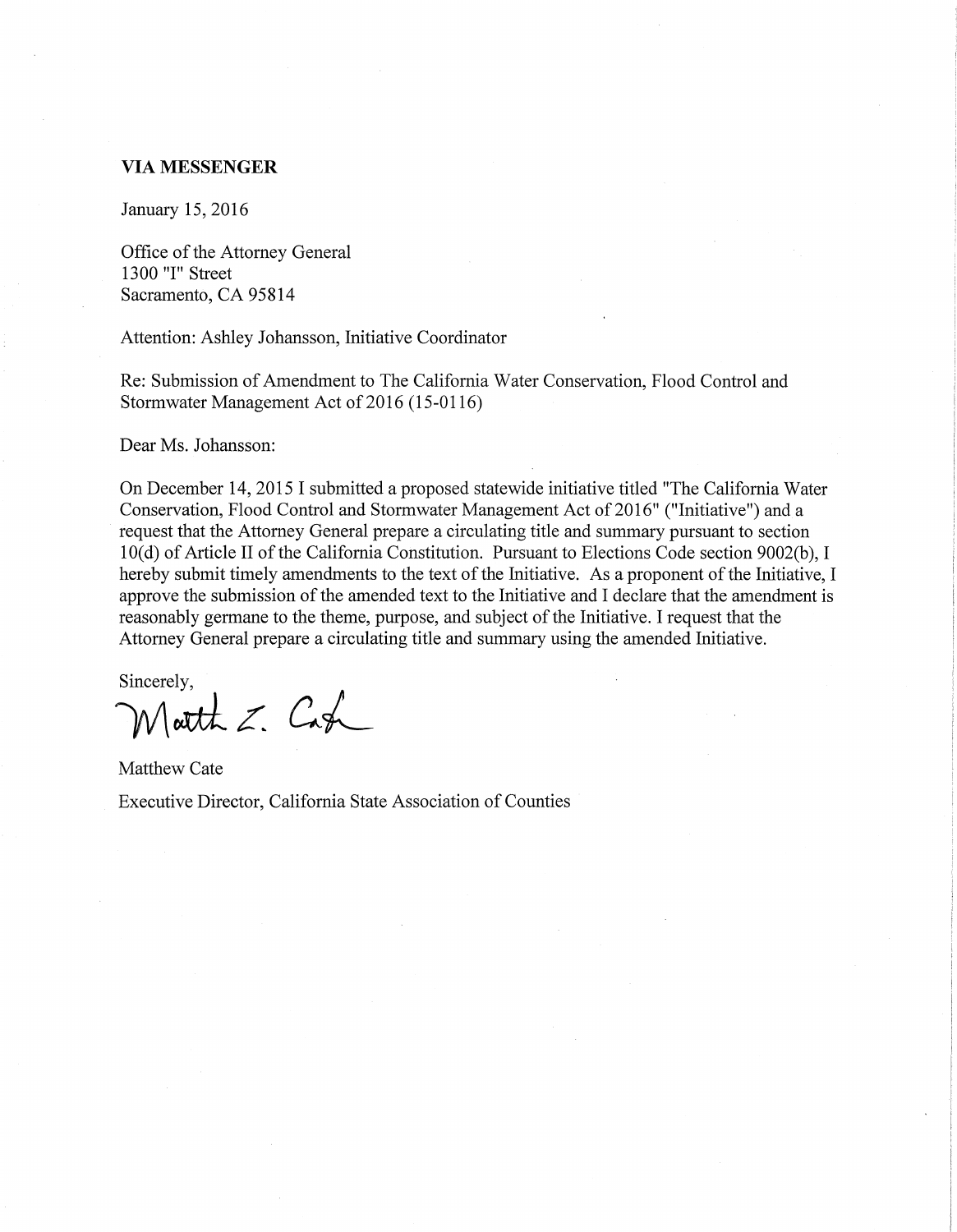#### **VIA MESSENGER**

January 15, 2016

Office of the Attorney General 1300 "I" Street Sacramento, CA 95814

Attention: Ashley Johansson, Initiative Coordinator

Re: Submission of Amendment to The California Water Conservation, Flood Control and Stormwater Management Act of 2016 (15-0116)

Dear Ms. Johansson:

On December 14, 2015 I submitted a proposed statewide initiative titled "The California Water Conservation, Flood Control and Stormwater Management Act of 2016" ("Initiative") and a request that the Attorney General prepare a circulating title and summary pursuant to section 10(d) of Article II of the California Constitution. Pursuant to Elections Code section 9002(b), I hereby submit timely amendments to the text of the Initiative. As a proponent of the Initiative, I approve the submission of the amended text to the Initiative and I declare that the amendment is reasonably germane to the theme, purpose, and subject of the Initiative. I request that the Attorney General prepare a circulating title and summary using the amended Initiative.

Sincerely,

Timothy H. Quinn

Executive Director, Association of California Water Agencies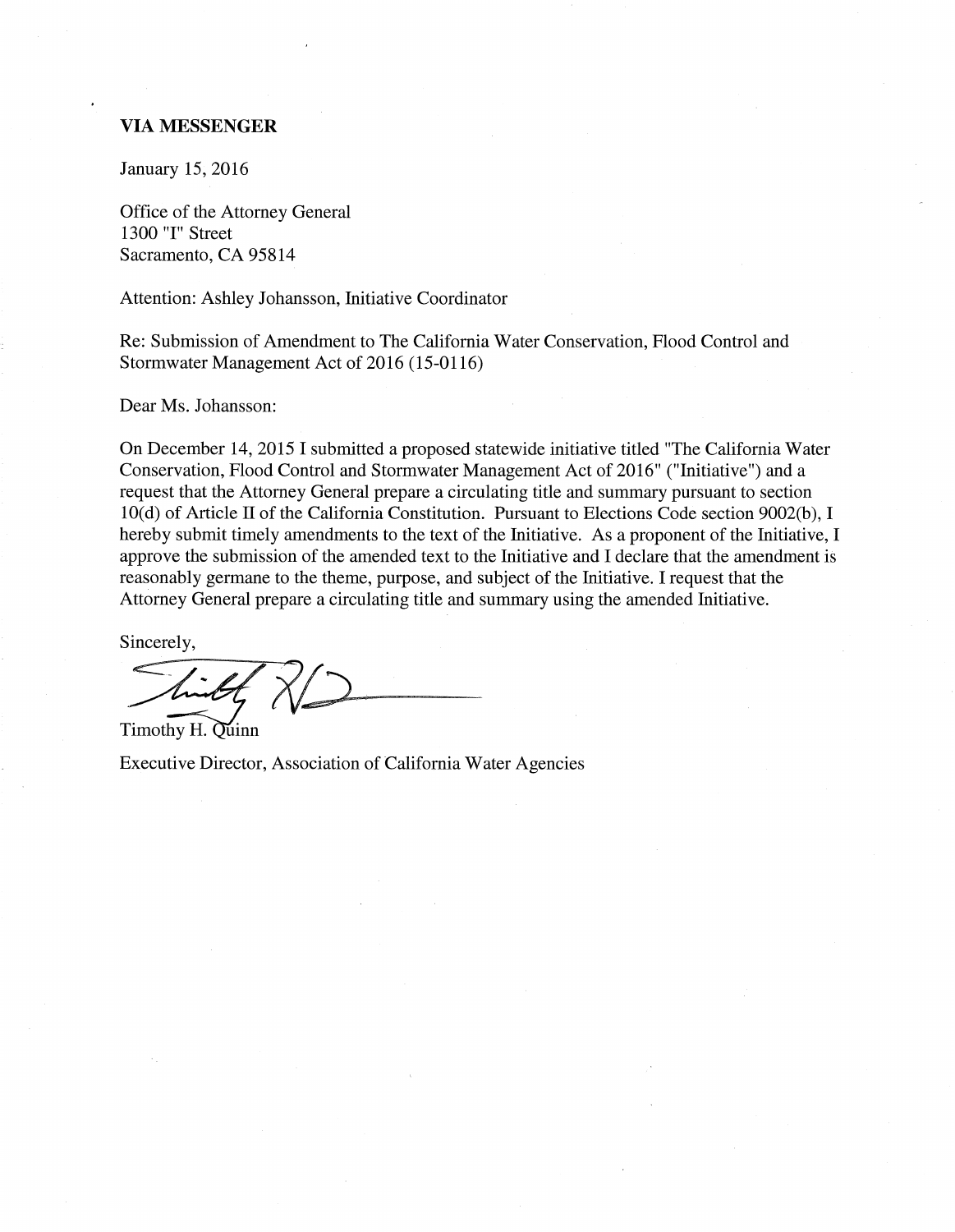

WWW.CACITIES.ORG

#### **VIA MESSENGER**

January 15, 2016

Office of the Attorney General 1300 "I" Street Sacramento, CA 95814

Attention: Ashley Johansson, Initiative Coordinator

Re: Submission of Amendment to The California Water Conservation, Flood Control and Stormwater Management Act of 2016 (15-0116)

Dear Ms. Johansson:

On December 14, 2015 I submitted a proposed statewide initiative titled "The California Water Conservation, Flood Control and Stormwater Management Act of 2016" ("Initiative") and a request that the Attorney General prepare a circulating title and summary pursuant to section 10(d) of Article II of the California Constitution. Pursuant to Elections Code section 9002(b), I hereby submit timely amendments to the text of the Initiative. As a proponent of the Initiative, I approve the submission of the amended text to the Initiative and I declare that the amendment is reasonably germane to the theme, purpose, and subject of the Initiative. I request that the Attorney General prepare a circulating title and summary using the amended Initiative.

Sincerely,

she magic

Christopher McKenzie Executive Director, League of California Cities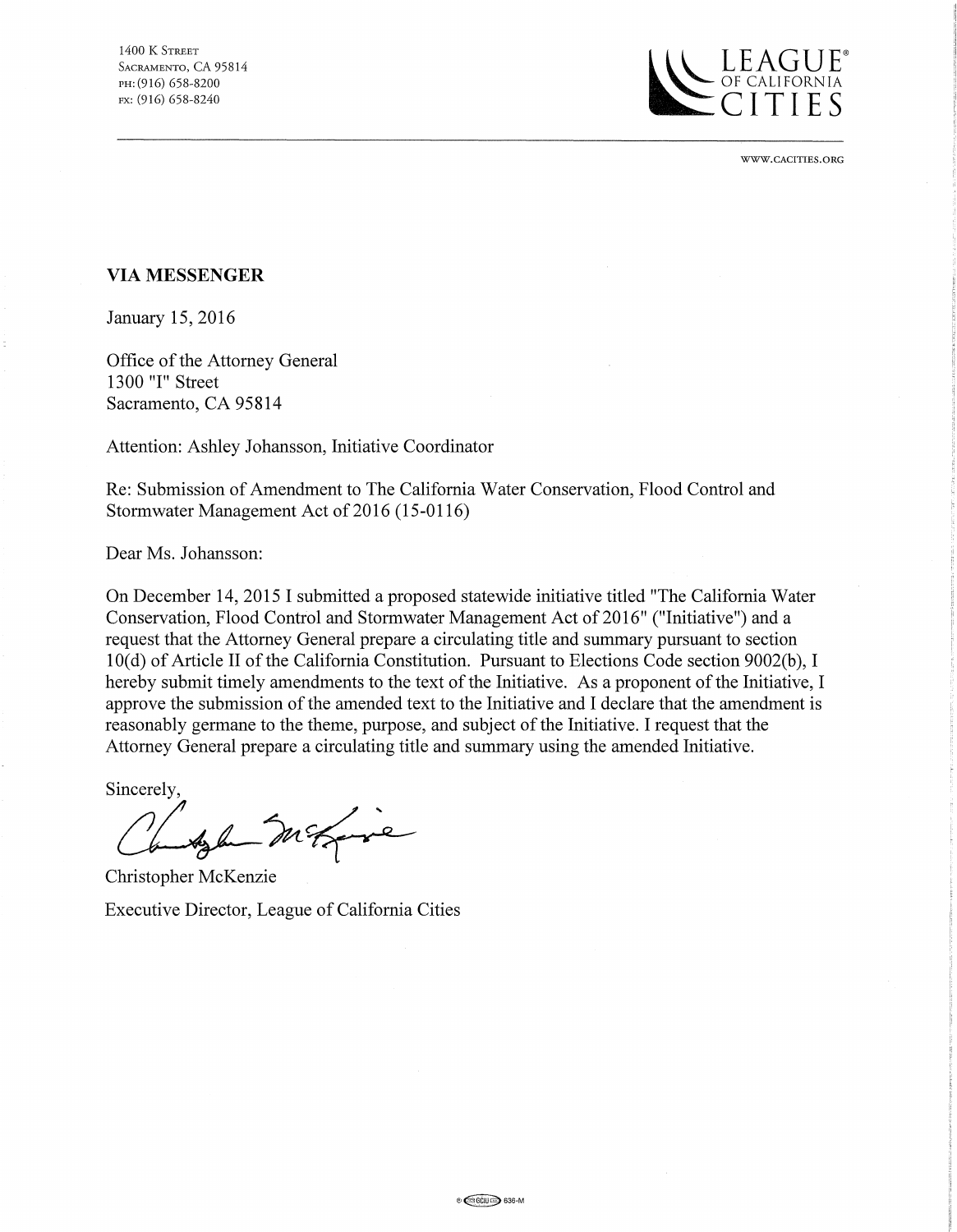### **The California Water Conservation, Flood Control And Stormwater Management Act of 2016**

#### **SECTION 1. Title**

This measure shall be known as the California Water Conservation, Flood Control and Stormwater Management Act 2016

#### **SECTION 2. Findings, Declarations and Purposes**

- A. California's historic drought and the extensive heavy floods and property damage that often accompany heavy rains require that California local communities have the tools needed to further encourage conservation and discourage excessive use of water; to effectively manage and increase water supplies; to capture, clean and eliminate pollution from local water sources; and to better protect people and property from the dangers of floods.
- B. Effective local management of water supplies includes authorizing local agencies to design rates to encourage water conservation and discourage excessive use of water.
- C. Local agencies should also invest in infrastructure to capture and clean water polluted by toxic chemicals and trash; recycle and reuse rainwater and stormwater runoff; and to prevent toxic stormwater and urban runoff from contaminating sources of drinking water, including rivers, lakes, streams, and groundwater, and polluting beaches, coastal waters, and wetlands.
- D. California must also improve local flood control by better capturing and managing storm and flood waters and upgrading storm drains, sewer and drainage systems to protect properties from floods and increase local supplies of water available for public use.
- E. Existing state laws governing the funding of local water supplies, clean water, water conservation and flood water protection were not developed with California's current water realities in mind.
- F. Furthermore, local governments face thousands of dollars in fines per day from the state and federal governments if they cannot meet obligations under the federal Clean Water Act and state laws and regulations to adequately capture and treat toxic stormwater and urban runoff.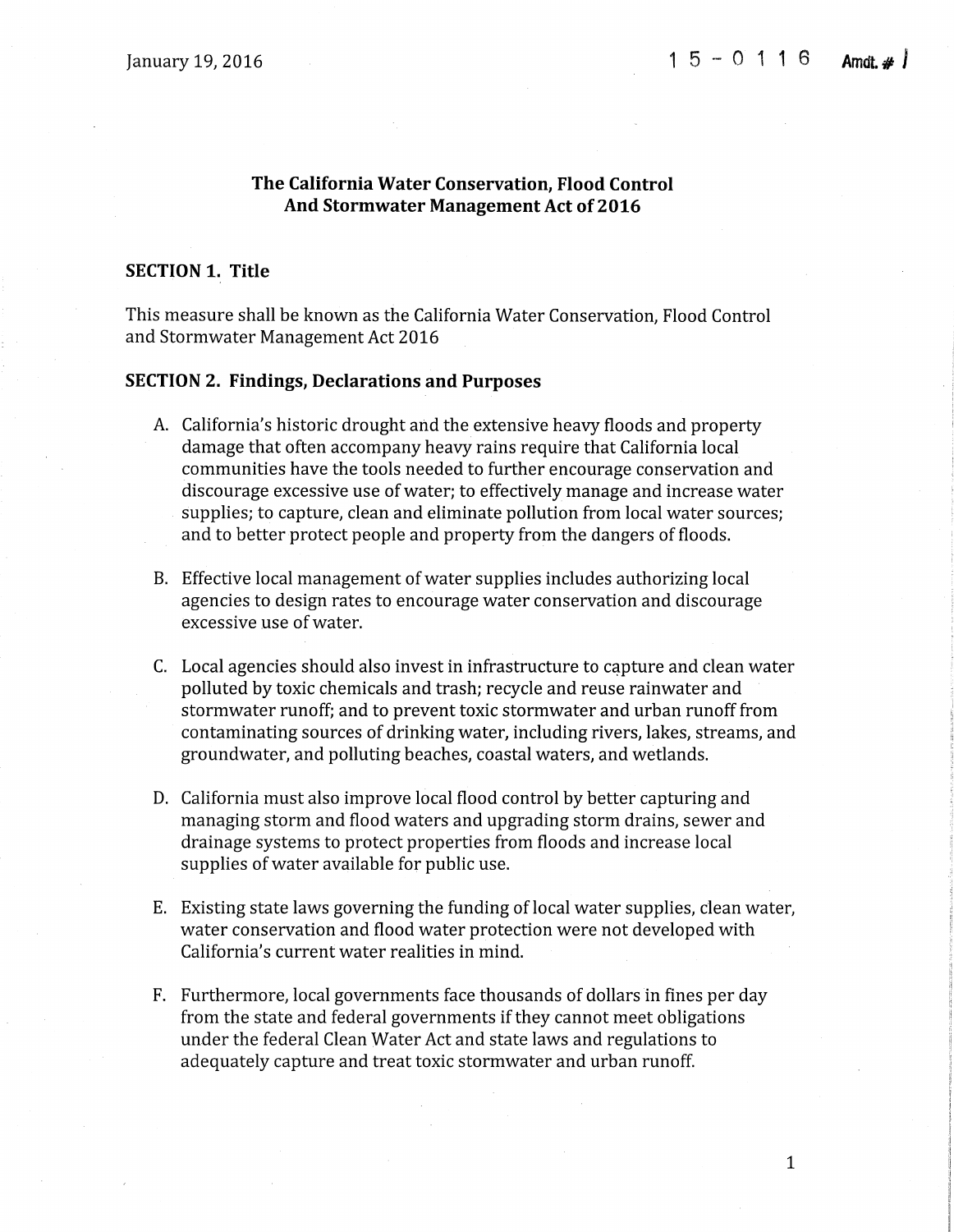- G. An alternative method for funding critical local water supplies, water quality, water conservation and flood protection projects is needed.
- H. This measure establishes an alternative funding method that authorizes local agencies to:
	- i. Set rates for customers to encourage water conservation, prevent waste, and discourage excessive use of water.
	- ii. Levy fees or charges, subject to ratepayer protest, for flood control, and for management of stormwater to protect coastal waters, rivers, lakes, streams, groundwater and other sources of drinking water from contamination and to comply with the federal Clean Water Act and state laws and regulations.
	- iii. Use fees or charges to reduce water, and sewer fees or charges for lowincome customers.
- I. Any local agency that utilizes this alternative funding method for water, flood control, stormwater, or sewer service should be required to adhere to strict accountability, transparency and ratepayer protections. This includes:
	- i. Providing local ratepayers with a description of the need for the proposed fee or charge and a list of the projects and purposes projected to be funded by any proposed fee or charge in advance of any public hearing or consideration of the fee or charge;
	- ii. Posting the description of the proposal on the agency's Internet website with all applicable exhibits;
	- iii. Providing local ratepayers a notice of the date and time of the public hearing the local agency will hold on the proposed fee or charge;
	- iv. If written protests against the fee or charge are presented by a majority of persons to whom the local agency sent the notice about the proposal then the local agency shall not impose, increase or extend the fee or charge;
	- v. All money must be spent for the local purpose for which the fee or charge was imposed and cannot be taken by state government;
	- vi. Revenues derived from the fee or charge shall not exceed the reasonable cost to the local agency of providing the water, flood control, stormwater, or sewer service or be used for any purpose other than that for which it was imposed;
	- vii. The manner in which the costs are allocated to a fee payor shall bear a fair or reasonable relationship to the fee payor's burden on or benefits received from the water, flood control, stormwater, or sewer service;
	- viii. The initiative power of voters may be used to repeal or reduce the fee or charge in the future with the filing of a petition calling for an election on the question;
		- ix. Independent annual audits shall be made available to the public showing how all funds are spent.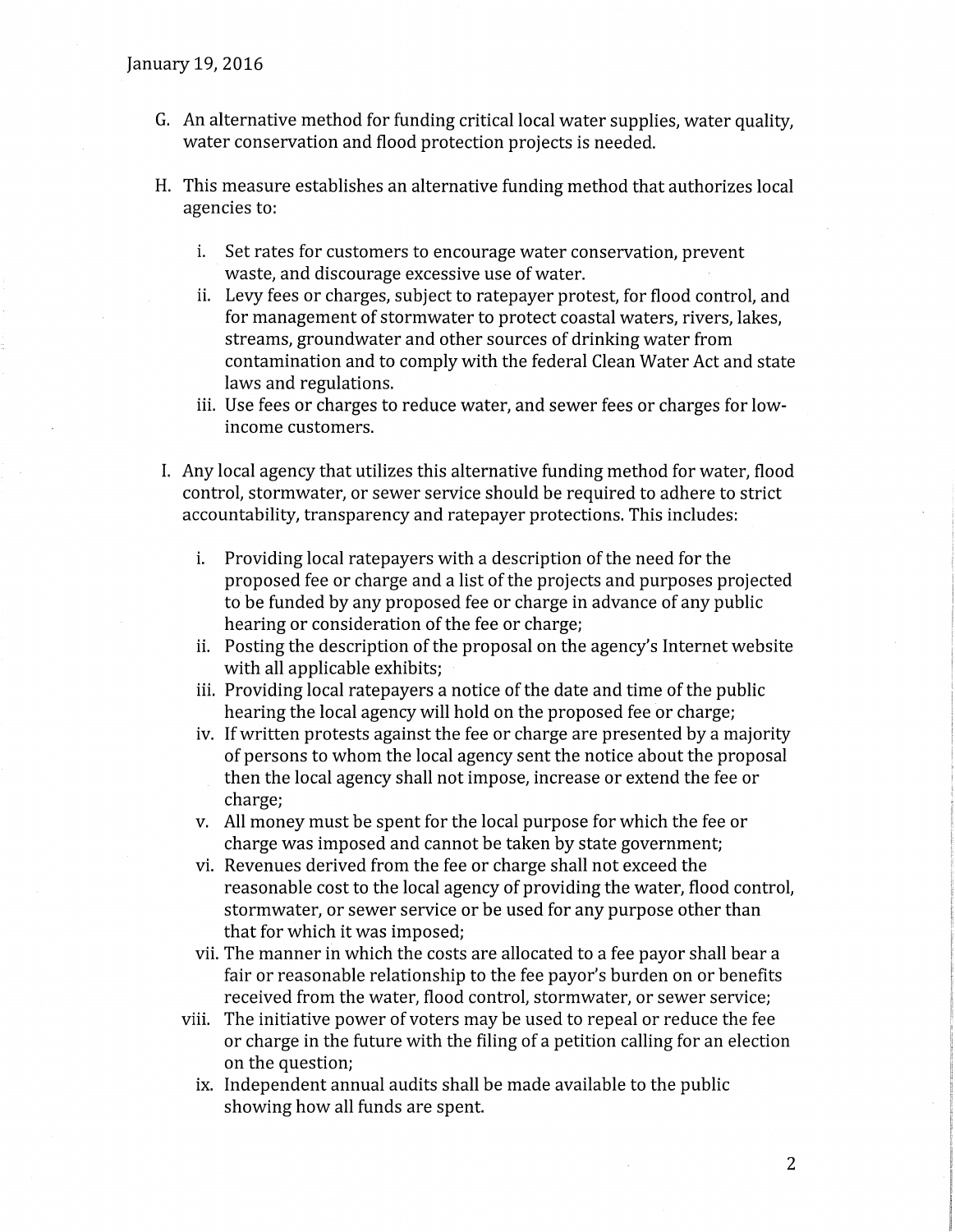J. This new funding method will allow local agencies to invest in the water supplies, water quality, flood protection and water management and conservation programs we need, while guaranteeing a high level of accountability and ratepayer protections.

### **SECTION 3. Section 8 is hereby added to Article X ofthe California Constitution to read as follows:**

#### **SEC. 8 Water, Flood Control, Stormwater, and Sewer Service**

(a) Alternative funding method. This section provides alternative procedures and requirements for funding water service, flood control service, stormwater service, and sewer service independent of any other procedures and requirements in this Constitution for funding these services.

(1) A local agency that adheres to the procedures and requirements of this section, including the strict accountability requirements to protect local ratepayers, may use at its discretion, the provisions of this section instead of any other procedures or requirements in this Constitution for funding the cost of providing water service, flood control service, stormwater service, and sewer service only if undertaken voluntarily and at the sole discretion of the local agency.

(2) The revenues derived from the fees or charges imposed in accordance with this section may only be used by the local agency that imposed, increased or extended the fee or charge, and like other fees or charges imposed, increased or extended by local agencies, the Legislature is prohibited from reallocating, transferring, borrowing, appropriating, restricting the use of, or otherwise using the proceeds of such fees or charges.

(b) Definitions. As used in this section:

(1) "Fee" or "charge" means any levy other than an ad valorem tax, a special tax, or an assessment, imposed by a local agency upon a parcel or upon a person as an incident of property ownership, including a user fee or charge for water service, flood control service, stormwater service, or sewer service having a direct relationship to property ownership.

(2) "Flood control service" means any system of public improvements, facilities, projects, or services for the collection, conveyance, drainage, control, conservation, or management, of flood water to: (A) reduce the risk of flooding of public or private property, or (B) comply with federal or state laws, rules and regulations.

(3) "Local agency" means any city, county, city and county, including a charter city or county, special district, or any other local or regional governmental entity.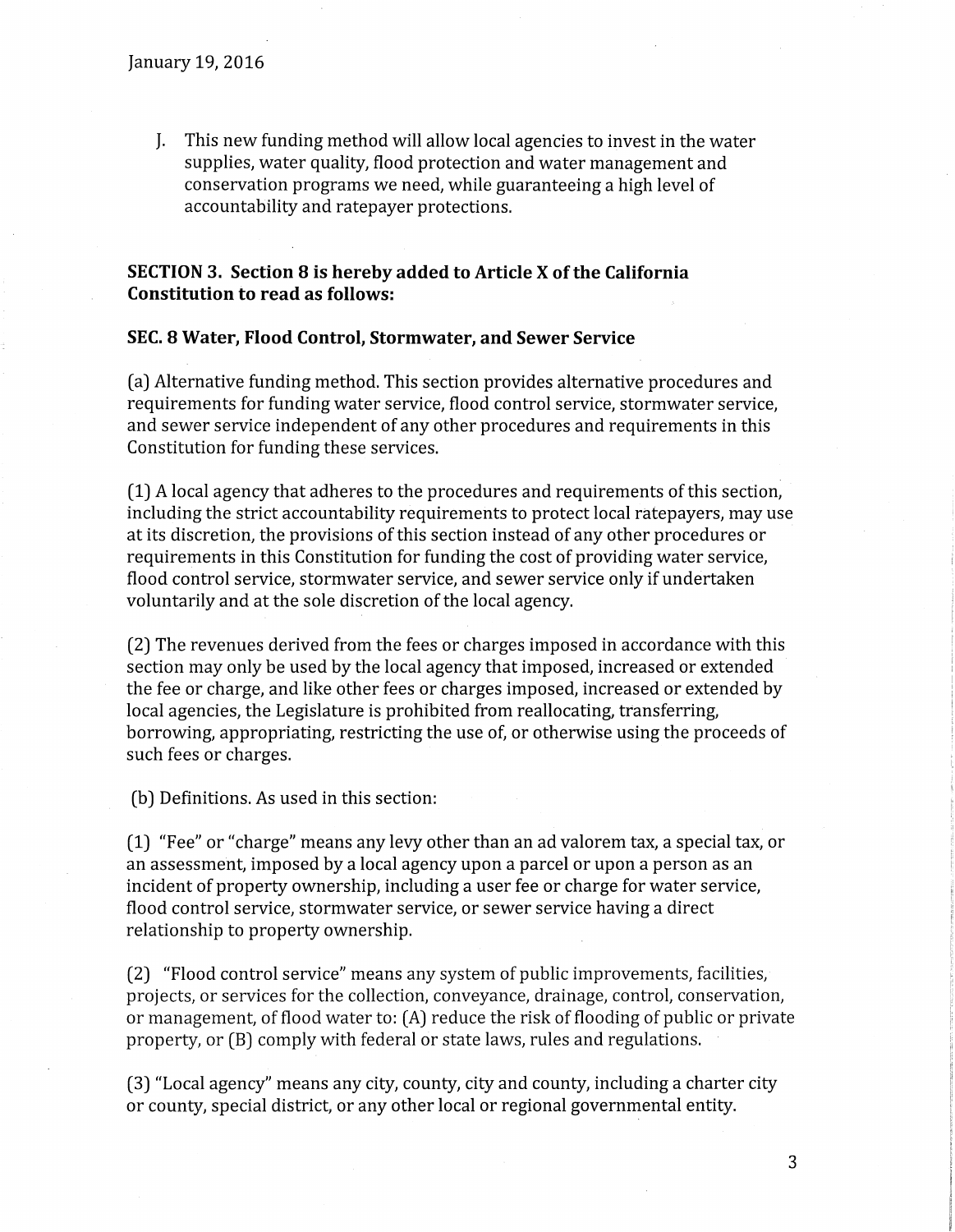(4) "Property ownership" shall be deemed to include tenancies of real property where tenants are directly liable to pay the fee or charge.

(5) "Sewer service" means any system of public improvements, facilities, projects, or services for the collection, conveyance, conservation, drainage, disposal, recycling or treatment of dry weather runoff, sewage or waste to: (A) conserve and protect sources of drinking water, such as rivers, lakes, streams and groundwater, or the environment, such as beaches, coastal waters, and wetlands, from toxic chemicals, biological contaminants, and other pollutants; (B) protect public health and safety; or (C) comply with federal or state laws, rules, and regulations.

(6) "Stormwater service" means any system of public improvements, facilities, projects or services for the collection, conveyance, conservation, drainage, disposal, recycling or treatment of stormwater and dry weather runoff to: (A) protect sources of drinking water, such as rivers, lakes, streams and groundwater, or the environment, such as beaches, coastal waters, and wetlands from toxic chemicals, biological contaminants, and other pollutants; (B) protect public health and safety;(C) conserve water; or (D) comply with federal or state laws, rules and regulations.

(7) "Water service" means any system of public improvements, facilities, projects or services intended to provide for the production, management, storage, supply, treatment, recycling, conservation or distribution of water from any source.

(cJ Requirements for new, increased or extended fees or charges. A fee or charge for water service, flood control service, stormwater service, or sewer service shall not be imposed, increased, or extended by a local agency pursuant to this section unless it meets all of the following requirements:

(1) Revenues derived from the fee or charge shall not exceed the reasonable cost to the local agency of providing the water service, flood control service, stormwater service, or sewer service.

(2) Revenues derived from the fee or charge shall not be used for any purpose other than that for which the fee or charge was imposed.

(3) The manner in which the costs of the water service, flood control service, stormwater service, or sewer service are allocated to a fee payor shall bear a fair or reasonable relationship to the fee payor's burdens on or benefits received from the water service, flood control service, stormwater service, or sewer service.

(dJ Conservation fee or charge; low-income households. A local agency that imposes, extends, or increases a fee or charge pursuant to this section may do either or both of the following: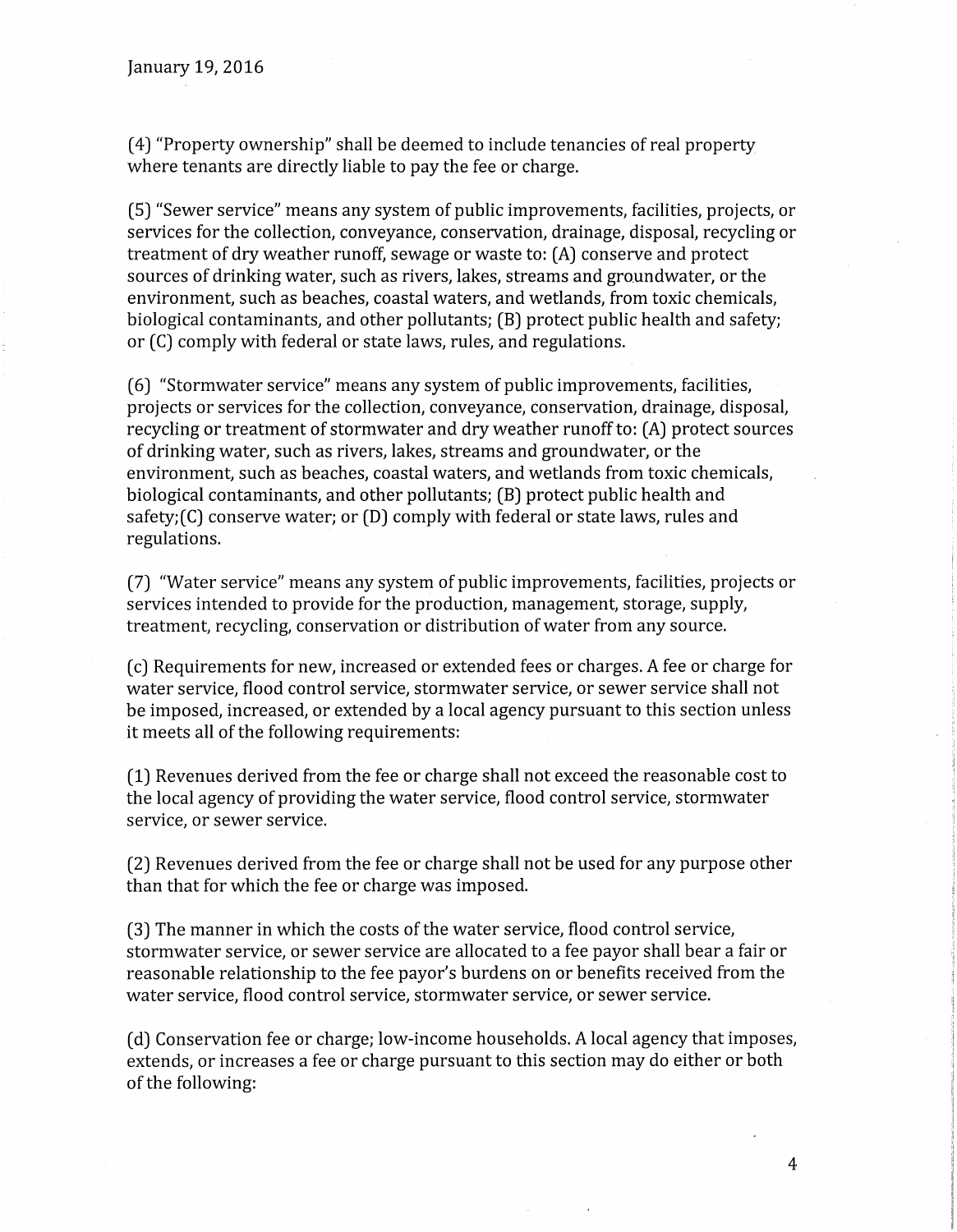(1) Allocate the cost of water service, flood control service, stormwater service or sewer service by increasing or decreasing the amount of a fee or charge as part of a rate structure reasonably designed to encourage water conservation and resource management in furtherance of the policy established in section 2;

(2) Increase the amount of a fee or charge to derive revenues that do not exceed the reasonable cost of reducing such fee or charge for lower-income households.

(e) Notice, public hearing and majority protest. A local agency shall comply with the procedures of this subdivision in imposing, increasing, or extending a fee or charge for water service, flood control service,-stormwater service, or sewer service pursuant to this section:

(1) The local agency shall provide written notice by mail of the new fee or charge or the proposed increase in or extension of an existing fee or charge to the fee payor listed in the local agency's billing, or customer service records or other appropriate records. If the fee or charge is or will be imposed on a parcel, the local agency shall provide written notice to the record owner as provided in paragraph (4). The local agency may include the notice in the agency's regular billing statement for the fee or charge to the person at the address to which the agency customarily mails the billing statement for water service, flood control service, stormwater service, or sewer service. If the customer is billed only electronically, the agency shall provide notice by mail.

(2) The notice required by paragraph (1) shall include the amount of the fee or charge proposed to be imposed on the recipient of the notice or the basis upon which the amount of the fee or charge will be calculated, together with the date, time and location of the public hearing on the fee or charge. The notice also shall state that if written protests against the fee or charge are presented by a majority of persons to whom the local agency sent the notice required by paragraph (1), then the local agency shall not impose, increase or extend the fee or charge.

(3) The notice required by paragraph (1) shall include a general description of the services, facilities and improvements projected to be funded with the proceeds derived from the new fee or charge or proposed increase in, or extension of the fee or charge. A more complete description of the projected services, facilities and improvements, including any applicable exhibits, shall be made available at an accessible location and on the local agency's Internet website.

(4) Ifthe local agency desires to preserve any authority it may have to record or enforce a lien on the parcel to which service is provided, the local agency shall also mail notice to the record owner's address shown on the last equalized assessment roll if that address is different than the billing address.

(5) The local agency shall conduct a public hearing upon the proposed fee or charge not less than 45 days after mailing the notice required by paragraph (1). At the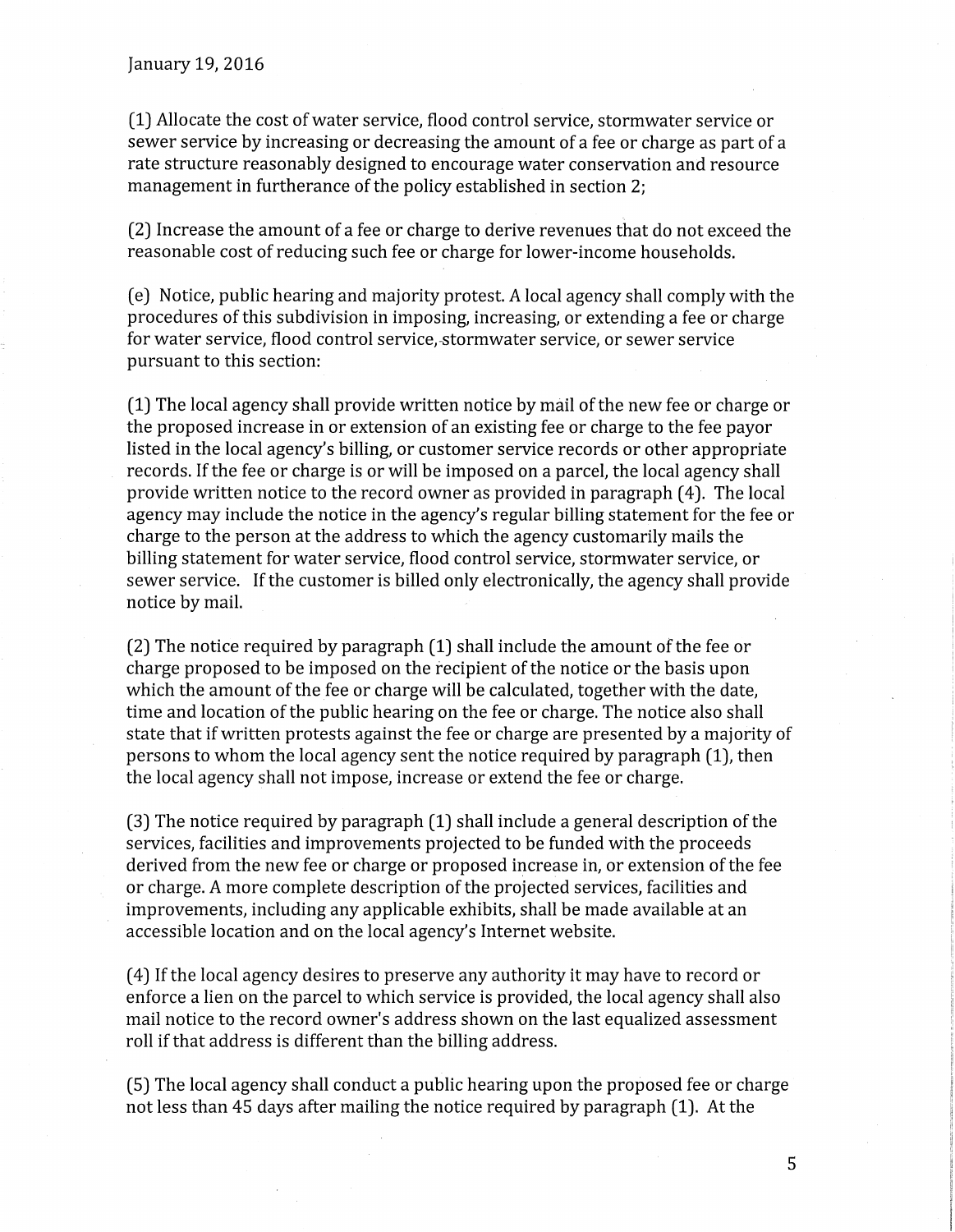public hearing, the local agency shall consider all oral and written protests against the fee or charge. Ifwritten protests against the fee or charge are presented by a majority of persons to whom the local agency sent the notice required by paragraph (1), then the local agency shall not impose, increase or extend the fee or charge. One written protest per service address shall be counted in calculating a majority protest pursuant to this paragraph.

(f) Burden of proof. The local agency bears the burden of proving by a preponderance of the evidence that the amount of a fee or charge is no more than necessary to cover the reasonable costs of the water service, flood control service, stormwater service, or sewer service, and that the manner in which those costs are allocated to a payor bear a fair or reasonable relationship to the payor's burdens on, or benefits received from, the water service, flood control service, stormwater service, or sewer service. A fee or charge levied pursuant to and in compliance with this section is not a tax

(g) Initiative power for fees or charges. Notwithstanding any other provision of this Constitution, including, but not limited to Sections 8 and 9 of Article II, the initiative power shall not be prohibited or otherwise limited in matters of reducing or · repealing any fee or charge for water service, flood control service, stormwater service, or sewer service adopted, increased or extended pursuant to this section. The power of the initiative to affect such fees or charges shall be applicable to all local agencies and neither the Legislature nor any local government charter shall impose a signature requirement higher than that applicable to statewide statutory initiatives.

(h) Mandatory audit. Any local agency that approves a fee or charge for water service, flood control service, stormwater service, or sewer service in accordance with this section shall cause to be prepared an independent financial audit of the receipt and expenditure of the revenues derived from the fee or charge. Such an audit may be part of a comprehensive audit of the agency's finances, but the audit shall identify the revenues received and expended in accordance with this section with sufficient clarity to help ratepayers compare the use of the funds to the description provided in paragraph (3) of subdivision (e).

#### **SECTION 4. Severability**

If the provisions of this act, or part thereof, are for any reason held to be invalid or unconstitutional, the remaining provisions shall not be affected, but shall remain in full force and effect and to this end the provisions of this act are severable.

#### **SECTION 5. Conflicting Measures**

It is the intent of the people that in the event that this measure and another measure relating to the establishment of an alternative method of imposing, increasing, *or*  extending fees or charges to fund water service, flood control service, stormwater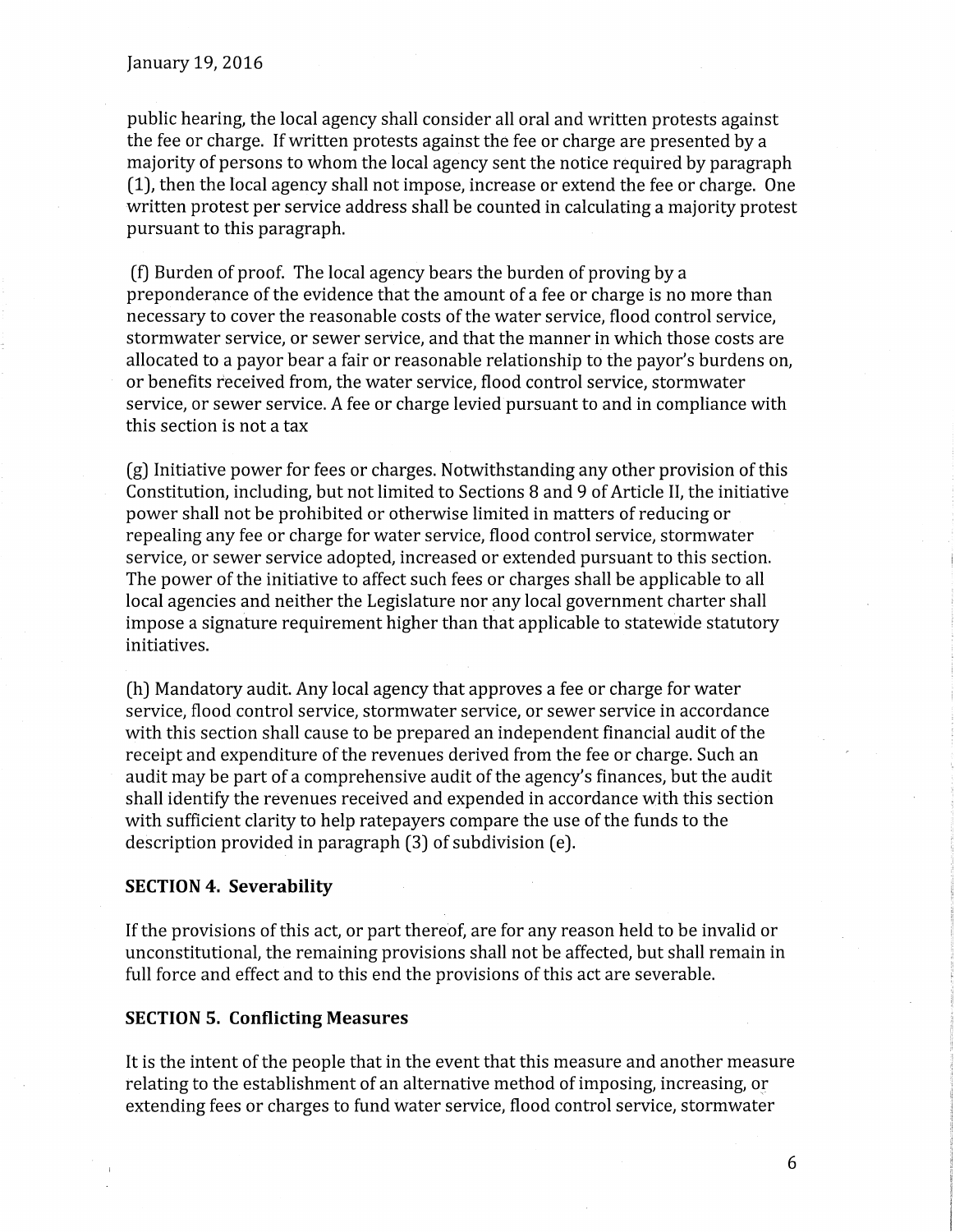service, or sewer service appear on the same statewide election ballot, the provisions of the other measure or measures shall be deemed to be in conflict with this measure, and if approved by the voters, this measure shall take effect notwithstanding.

#### **SECTION 6. Liberal Construction**

The provisions of this act shall be liberally construed in order to effectuate its purposes and the intent of the voters to provide local agencies alternative procedural and substantive requirements for imposing fees and charges for water service, flood control service, stormwater service, and sewer service from those otherwise found in the Constitution.